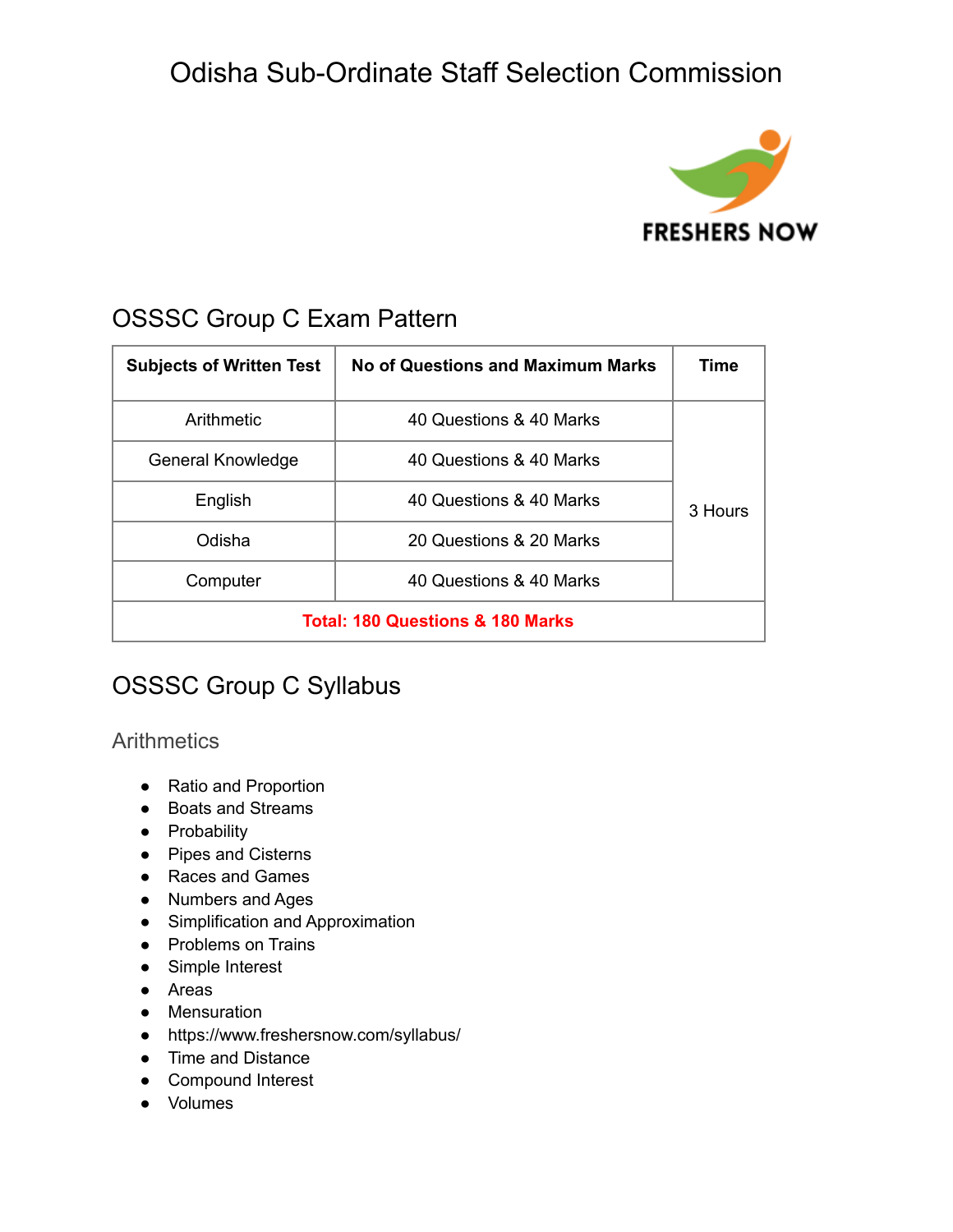

- Profit and Loss
- Averages
- Quadratic Equations
- Indices and Surds
- Time and Work Partnership
- Problems on L.C.M and H.C.F
- Problems on Numbers
- Odd Man Out
- Mixtures and Allegations
- Percentages
- Simple Equations
- Permutations and Combinations

#### English & Odia

- General English
- Active and Passive Voice
- Antonyms
- PrepositionsSentence
- Sentence Improvement
- Para Completion
- Joining Sentences
- Error Correction (Underlined Part)
- Error Correction (Phrase in Bold)
- Fill in the blanks
- Sentence Arrangement
- Transformation
- Synonyms
- Spotting Errors
- Passage Completion
- Completion
- Spelling Test
- Idioms and Phrases
- Substitution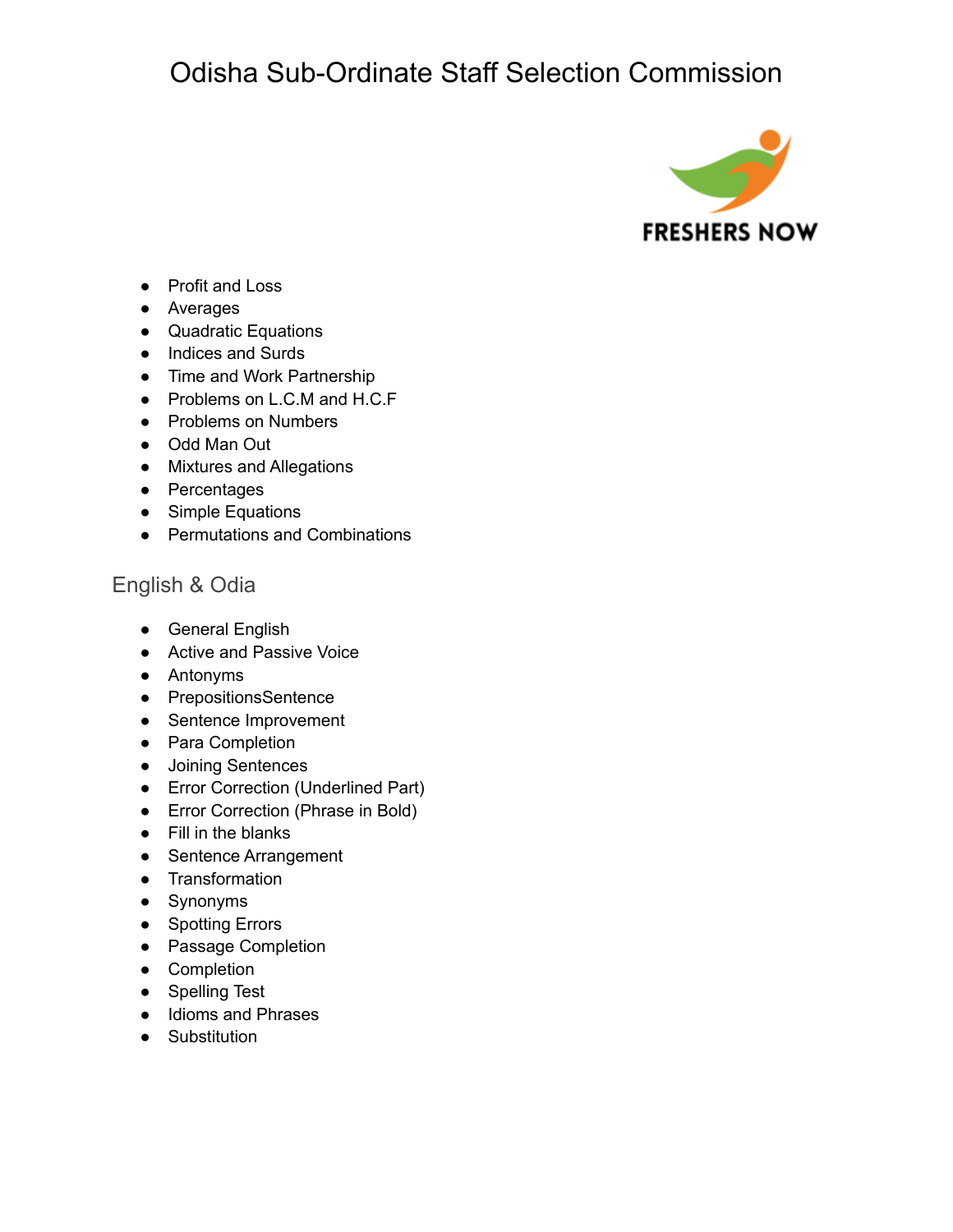

#### General Knowledge

- Awards
- Authors
- Flower
- Defense
- Culture
- Religion
- Languages
- Capitals
- Wars and
- Neighbors
- Current Affairs
- History
- Anthem
- Important National Facts
- Heritage and Arts
- Dance
- Currencies
- Bird
- Animal
- Abbreviations
- Discoveries
- Diseases and Nutrition
- Song
- Flag
- Monuments
- Personalities
- Freedom Movement
- Championships
- Winners
- Terms
- Common Names
- Full forms
- Soil
- Rivers
- Mountains